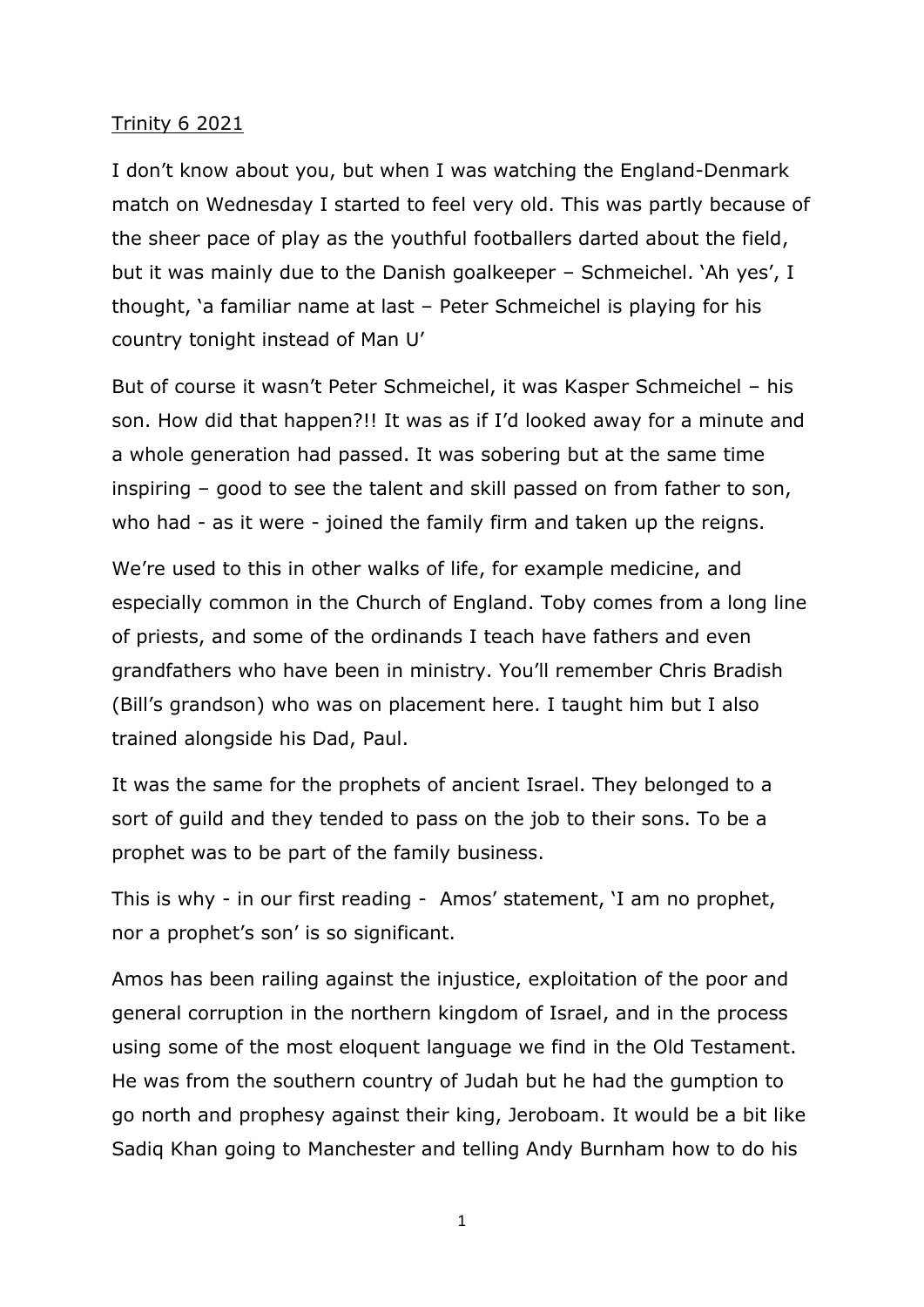job. So Amazaiah, Jeroboam's right hand man, tells Amos to pack his bags and ply his trade at home.

"O seer, go, flee away to the land of Judah, earn your bread there, and prophesy there;

And in response Amos insists that this is not a trade, he's not working for the family business – which is in fact arboriculture and animal husbandry. Amos is pursuing a *vocation*, not a profession. It was God, not his dad, who told him to speak truth to power.

When somebody tells us something we don't want to hear we can easily defend ourselves against it by saying 'Well, you would say that, wouldn't you?' You're a 'Guardian reader', a 'Daily Mail reader', a 'Catholic', an 'evangelical', a 'Brexiter', a 'Remoaner', a 'sociologist', a 'business mogul', a 'feminist', a 'climate-activist', and so on. We don't have to listen because we have successfully put the person in a box or turned them into a stereotype. This is what Amazaiah is trying to do to Amos when he calls him a 'seer'.

Amos undercuts this by saying, 'I am not what you think; I'm simply telling it as it is.'

Interestingly, John the Baptist, the subject of our Gospel reading also insisted that he was not a stereotype. When Neil was with us, I vividly remember one Sunday when he sang Orlando Gibbons' anthem 'This is the record of John' in which John is asked 'Art thou Elias' and he said 'I am not', 'Art thou the prophet and he answered 'No!'

John was not Elias – that is Elijah, nor was he the prophet like Moses who had been promised in Deuteronomy. And, as with Amos, he was not engaged in the family business. You'll recall that when he was born his father the priest Zechariah was unable to speak because the Angel Gabriel had struck him dumb. So it was his mother, Elizabeth, also of priestly descent, who named him John. And everyone objected – why? Because it wasn't a family name. And that was the point, John was not

2